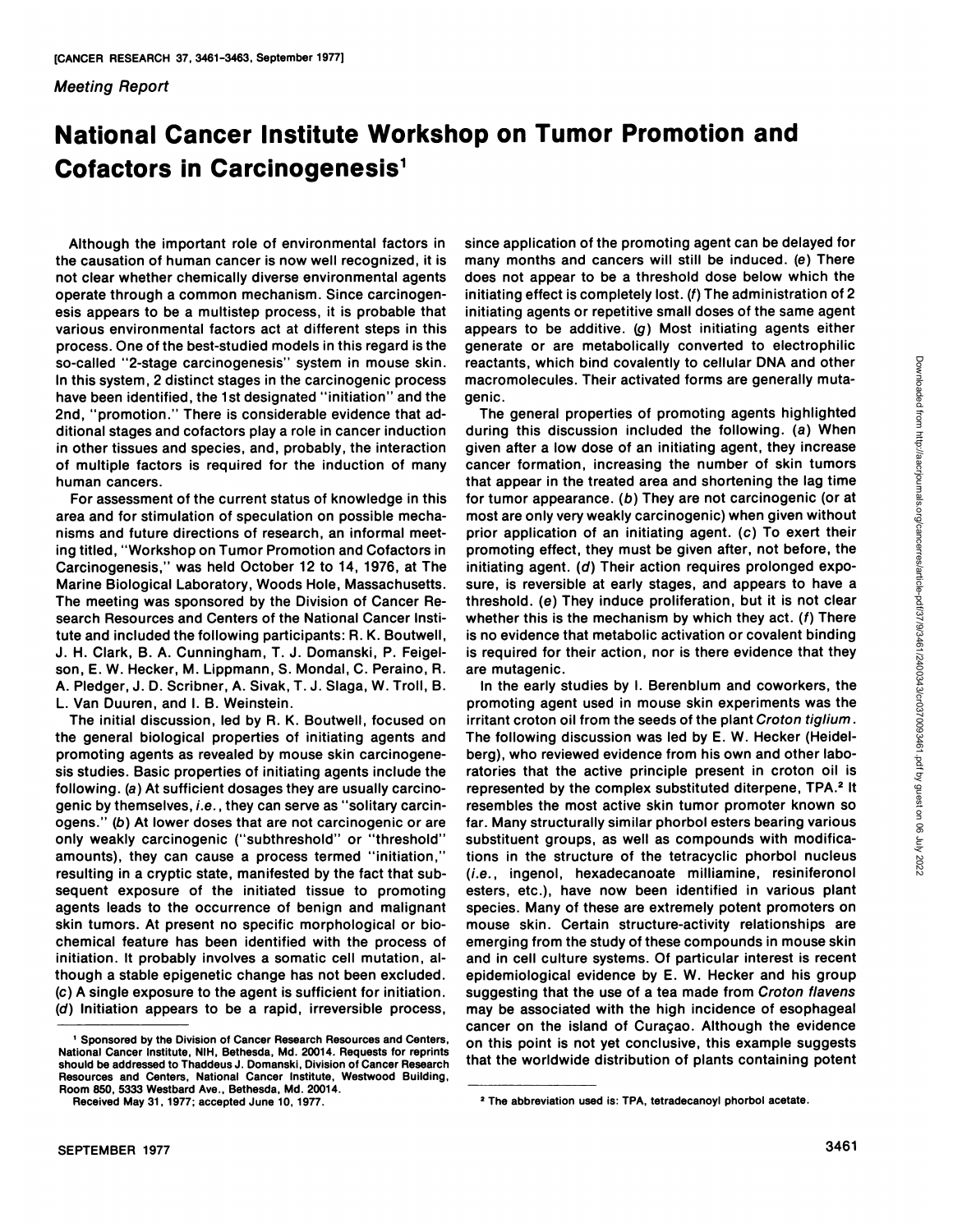promoting agents, as shown by E. W. Hecker and his group, should be considered in further human cancer epidemiological studies.

Although the precise mechanism of action of TPA and related promoting agents is not known, several interesting biochemical events associated with their action were dis cussed. R. K. Boutwell and T. G. O'Brien have found that application of TPA to mouse skin leads to the induction of a key enzyme involved in polyamine synthesis, ornithine decarboxylase. This is associated with an increased intracellular level of putrescine. Although a 2nd enzyme, S-adenosylmethionine decarboxylase, is also induced by TPA, there appears to be a better correlation of promoting activity with ornithine decarboxylase induction. TPA induction of orni thine decarboxylase in epidermal cell cultures has also been studied by S. Yuspa and associates at the National Cancer Institute. The role of proteases in promotion and hormone-induced hyperplasia and the ability of protease inhibitors to inhibit the process of skin tumor promotion were reviewed by W. Troll. An intriguing recent finding of S. Meyn, T. Rossman, and W. Troll is that proteases appear to play an important role in Escherichia coli during the proc ess of UV induction of the lysogenic bacteriophage  $\lambda$ , the SOS error-prone DNA replication mechanism, and mutagenesis. If this finding extends to higher organisms, it sug gests a role for proteases in DNA repair and replication associated with DNA damage and carcinogenesis. Other biochemical events associated with the exposure of mouse skin and/or cell cultures to TPA and related substances that were discussed include: (a) alterations in cell surface, in cluding increased phospholipid synthesis and membrane phosphorylation; (b) induction of the enzyme ornithine de carboxylase; (c) enhanced RNA and protein synthesis; (d) an early inhibition of DNA synthesis, followed by a later stimulation of DNA synthesis; and (e) the recently discov ered induction of the synthesis of a protease, plasminogen activator (see below).

The development of cell culture systems for the study of the action of promoting agents is a relatively new field and one that holds considerable promise in terms of elucidating their molecular mechanism(s) of action. These systems may also provide convenient bioassays for the rapid detection of environmental agents that have promoting activity. S. Mon dai summarized recent studies conducted by himself and C. Heildelberger, indicating that TPA and related compounds have an enhancing effect on in vitro transformation of the mouse cell line C3H/10T $\frac{1}{2}$ . The effect resembles in several respects the action of promoting agents on mouse skin. Cultures treated with TPA alone are not transformed, whereas cultures previously treated with a single dose of an initiating carcinogen, such as methylcholanthrene or UV irradiation, and then maintained for several weeks in media containing TPA show an increased number of transformed foci when compared to cultures exposed only to methyl cholanthrene or UV irradiation. TPA causes an early inhibition followed by a later enhancement of [3H]thymidine up take in these cultures; other investigators have found that TPA increases the saturation density of certain, but not all, cell cultures. The significance of the latter effects in terms of the process of transformation requires further study. I.B. Weinstein reviewed the discovery made by himself and M.

Wigler that extremely low concentrations of TPA  $(10^{-8}$  M) cause the induction of the protease, plasminogen activator, in avian and mammalian cell cultures. These findings lend weight to the hypothesis that protease production may be an important aspect of the carcinogenic process. Evidence was also presented that there is a good correlation between the ability of a series of phorbol-like diterpenes to induce plasminogen activator in cell culture and their known activ ity as promotors on mouse skin. It appears that, in addition to inducing plasminogen activator, TPA induces several changes in the phenotype of cells in culture that mimic other features of transformed cells; the major difference is that in tumor cell these phenotypic changes are stable or "locked in," whereas in normal cells they revert when TPA is removed from the medium.

spects, TPA resembles a hormone in its action on cells and tissues. Therefore, further studies to identify specific TPA cellular receptors, alterations in levels of secondary mes sengers, or alterations in gene expression associated with TPA action may provide important insights into its mecha nism of action.

Several participants made the point that, in many re-<br>sets, TPA resembles a hormone in its action on cells and<br>sues. Therefore, further studies to identify specific TPA<br>sues. Therefore, further studies to identify specific A striking finding in the skin tumor promotion system is the fact that the promoting phase can be inhibited by topical application of protease inhibitors or by a variety of potent synthetic glucocorticoid hormones. Recent studies by T. Slaga, M. Wigler, and I. B. Weinstein indicate that this effect of the synthetic glucocorticoids is paralleled by the ability of these agents to inhibit plasminogen activator production in tumor cell cultures. The development of pharmacological agents that might block specific phases of the carcinogenic process is of obvious interest in cancer prevention. The effects of synthetic glucocorticoids in these model systems are, therefore, provocative and should encourage further studies in this area.

Distinct from the promoting agents, which can be given after the initiating agents, is a group of cofactors described by B. Van Duuren that, although not carcinogenic when given alone, markedly enhance the carcinogenicity of benzo(a)pyrene on mouse skin when given simultaneously with the initiating agent. A number of aliphatic hydrocarbons that have this property, such as undecane, decane, and tetradecane, have been identified in cigarette smoke condensâtes. Benzo(e)pyrene and pyrene have a similar cofactor effect, although compounds like benzo(a)pyrene are not promotors in the 2-stage mouse skin carcinogenesis system. Studies are in progress to determine whether these cofactors act by inducing aryl hydrocarbon hydroxylase systems, influencing absorption or distribution of the initiating agent, or producing alterations in cell membrane permeability, DNA repair, or other cellular functions.

A longstanding question has been to what extent the 2 stage mouse skin system applies to other tissues. Dr. C. Peraino reviewed evidence from his own laboratory that the chronic administration of phenobarbital, butylated hydroxytoluene, or dichlorodiphenyltrichloroethane (DDT) to rats previously fed a small amount of acetylaminofluorene markedly enhanced liver tumor induction. Although it is not yet clear that these agents act in the same manner as do the phorbol esters in mouse skin, this appears to be a promis ing system for studying the interaction of various cofactors